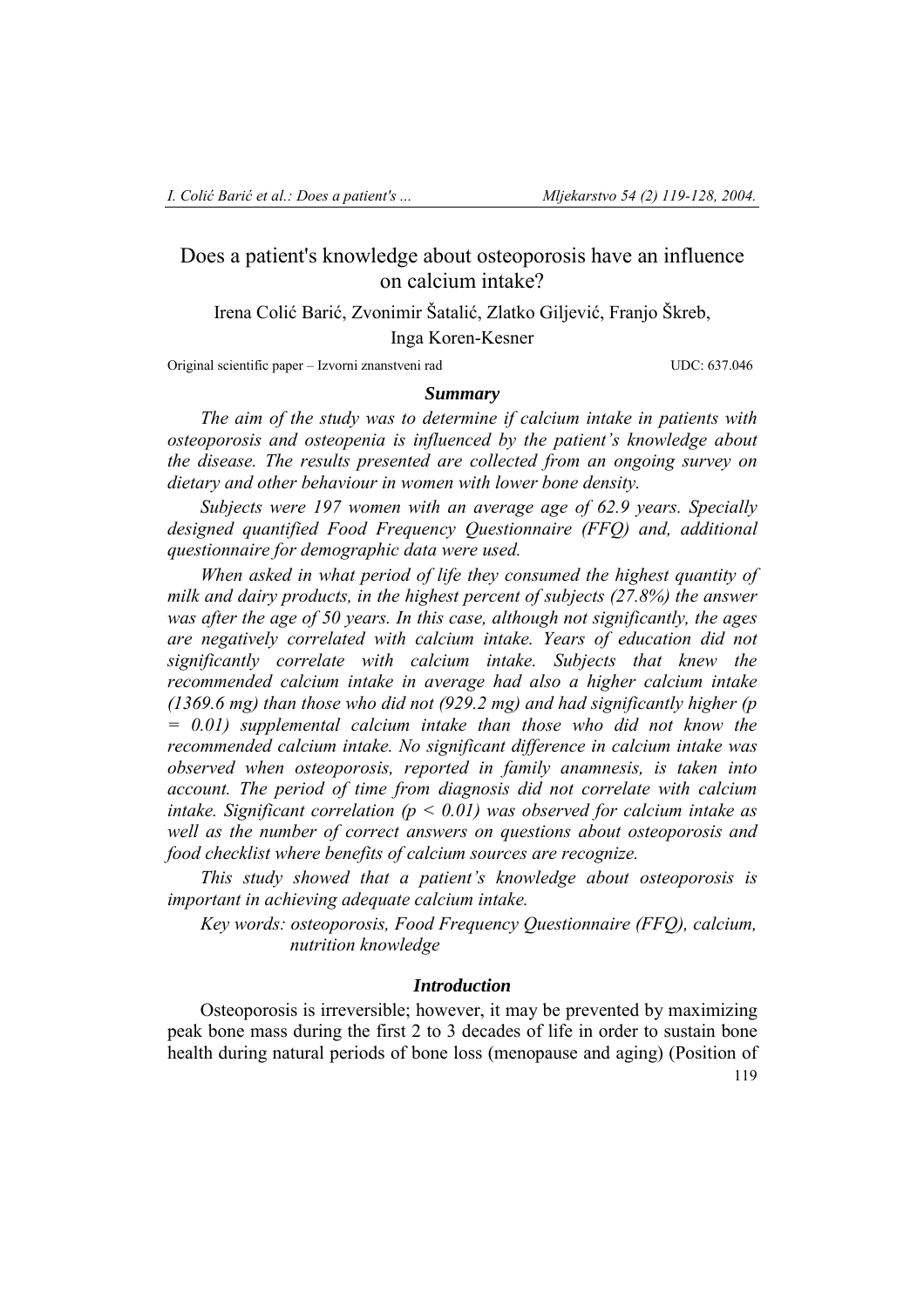ADA and Dietitians of Canada, 1999). Women are 4 times more likely to suffer from osteoporosis than men (Position of ADA and Dietitians of Canada, 1999).

There is a rise in obligatory calcium excretion at menopause, which increases the theoretical calcium requirement in postmenopausal women. Adequate calcium intakes have been convincingly shown to protect the skeleton (Food and Nutrition Board, Institute of Medicine, 1997). Established osteoporosis is so commonly associated with malabsorption of calcium and/or high obligatory calcium excretion as to suggest that negative calcium balance has at least a contributory, if not a causal role in osteoporosis (Nordin, 1997). High dietary calcium or calcium supplementation in postmenopausal women improves Bone Mineral Density (BMD) and reduces bone loss and risk of fractures (Michaëlsson et al., 1997; Prince et al., 1995).

It is almost impossible to achieve adequate intake when dairy products are eliminated from the diet. Calcium supplements are needed for people who cannot consume enough calcium-rich foods (NIH Consensus Development Panel on Optimal Calcium Intakes, 1994). Many, but not all, studies have shown that calcium supplements cause a modest increase in bone mineral content (Heaney, 2000a).

According to the Croatian Osteoporosis Society and Institute of Public Health in Croatia 130 000 women have osteoporosis and 260 000 have osteopenia (Giljević, 2003; Tomek-Roksandić et al., 2003).

The aim of the study was to determine if calcium intake in patients with osteoporosis and osteopenia is influenced by a patient's knowledge about the disease.

## *Subjects and methods*

A committee of the World Health Organization (WHO) has defined osteoporosis as Bone Mineral Density (BMD) more than 2.5 standard deviations below the mean value of peak bone mass in young normal women. Osteopenia is defined as BMD between 1 and 2.5 SD below the mean value of peak bone mass in healthy young women (World Health Organization, 1994).

Subjects were patients ( $n=197$ ) from two hospitals in Zagreb who came on regular medical control. The average age was  $62.9 \pm 9.4$  years (mean  $\pm$  SD) (Table 1). The results presented are collected from an ongoing survey on dietary and other behaviour in women with lower bone density (osteoporosis and osteopenia).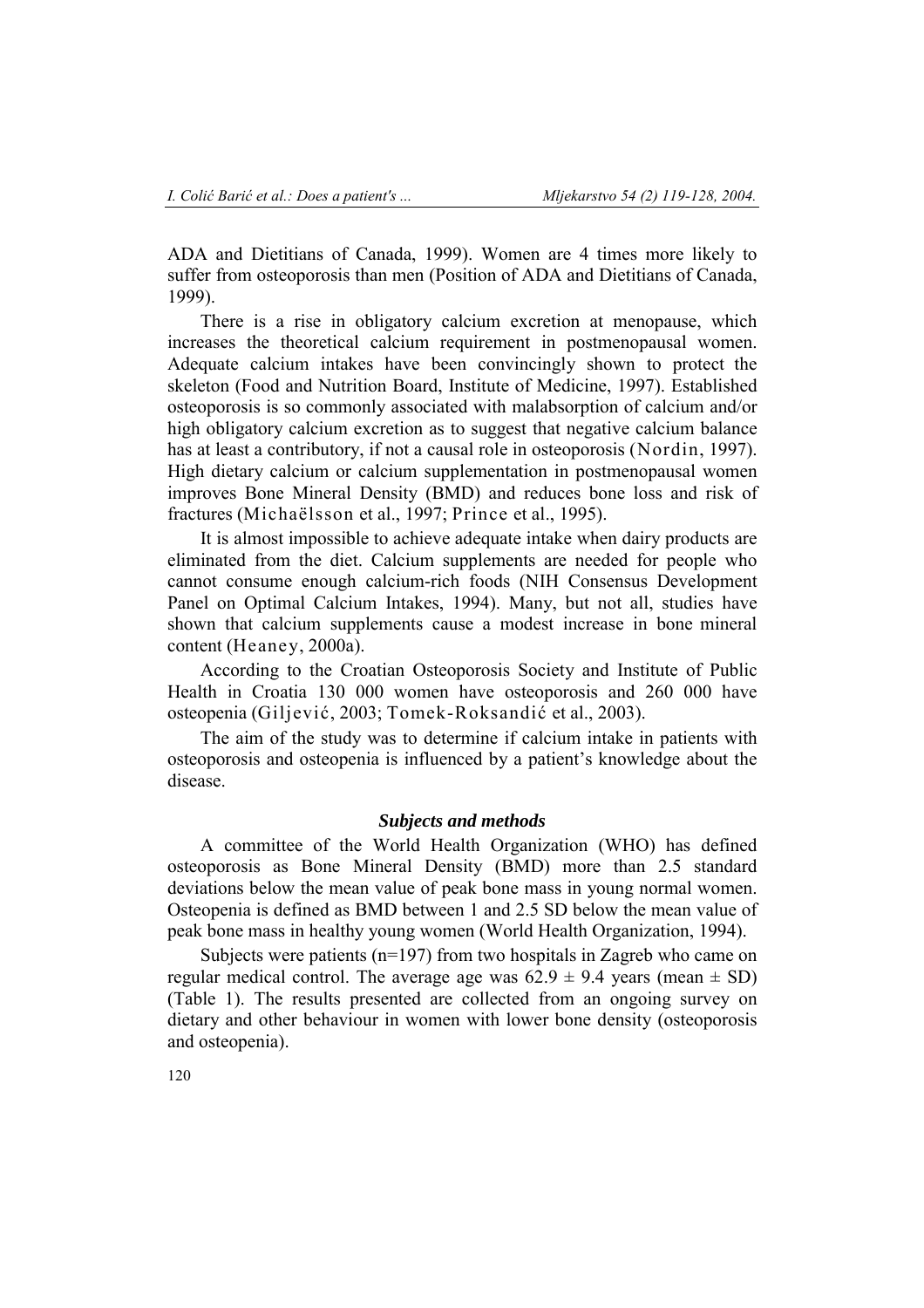| Parameters / Parametri                                                                                                                                                  | Subjects $(n=197)$ |
|-------------------------------------------------------------------------------------------------------------------------------------------------------------------------|--------------------|
| Age (years) / Dob (godine)                                                                                                                                              | $62.9 \pm 9.4$     |
| Body heights (cm) / Tjelesna visina (cm)                                                                                                                                | $67.5 \pm 10.4$    |
| Body weight (kg) / Tjelesna masa (kg)                                                                                                                                   | $160.9 \pm 6.38$   |
| Height loss since youth (cm) / Gubitak visine u odnosu na mladost (cm)                                                                                                  | $2.6 \pm 2.45$     |
| Increase in body weight since youth (kg) / Porast tjelesne mase (kg)                                                                                                    | $11.8 \pm 8.73$    |
| BMI $(kg/m2)$ / Indeks mase tijela $(BMI,(kg/m2))$                                                                                                                      | $26.1 \pm 3.96$    |
| Age of menarche (years) / Dob menarhe (godine)                                                                                                                          | $14.03 \pm 1.98$   |
| Age of menopause (years) / Starosna dob u menopauzi (godina)                                                                                                            | $48.6 \pm 4.80$    |
| Drinks at least one cup of coffee every day (% subjects) /<br>Konzumira najmanje jednu šalicu kave na dan (% ispitanika)                                                | 62.7               |
| Smokes/smoked (at least 5 cigarettes per day during last 10 years) (%<br>subjects) / Pušači/puše najmanje 5 cigareta na dan tijekom prošlih 10<br>godina (% ispitanika) | 22.1               |
| Light to moderate physical activity (hours per week) /<br>Slaba do umjereno jaka tjelesna aktivnost (sati na tjedan)                                                    | $20.6 \pm 13.86$   |

*Table 1: Demographic characteristics of the subjects*  $(x \pm SD)$ *Tablica 1: Demografske karakteristike ispitanika (x ± SD)* 

The dietary assessment method used was a specially designed completely quantified Food Frequency Questionnaire (Macdonald, 1991). This method was found to be useful in measuring intakes for a variety of nutrients (Pao and Cypel, 1990).

The reference period, for the Food Frequency Questionnaire, is one taken a year before. Patients were asked to recall how often they consumed certain foods. The minimal consumption frequency recorded was ''once a month''. Available consumption frequencies were ''once a month'', ''2-3 times per month", "once a week", "2-3 times per week", "4-6 times per week", "once a day'' and ''twice or more per day.'' Photographs of foods in actual size were used to determine the quantity of food, where for every food, small, medium and large portions were shown (Hess, 1997). Dish and utensil models were used to determine portion size where needed. Records were converted to quantities by using internal compilation of food composition tables and/or data from food labels (Kaić-Rak and Antonić, 1990).

Surveys were conducted in the form of personal interviews with trained interviewers in hospitals where patients came for regular physician's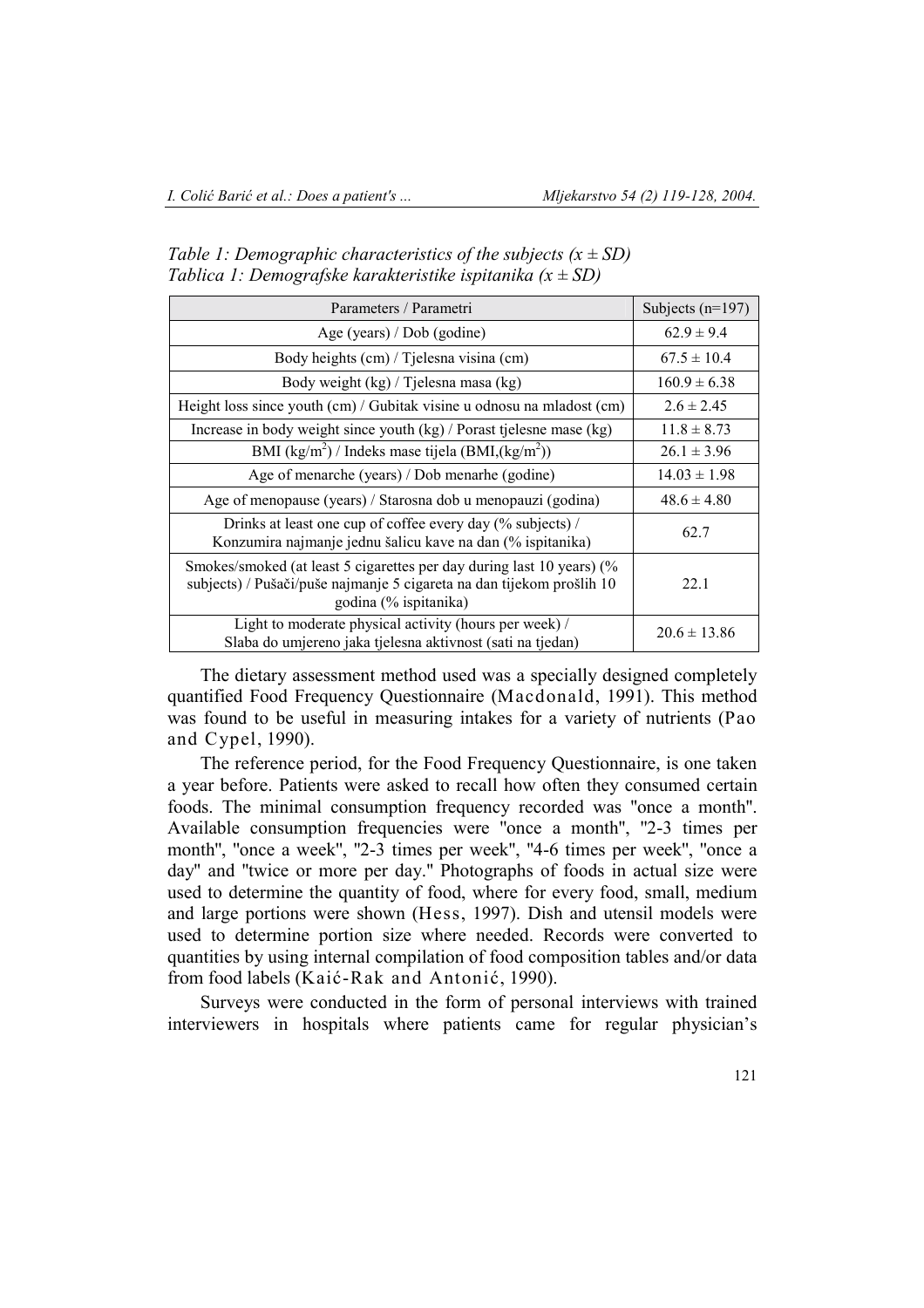examination. Responses to the questionnaire were both voluntary and confidential.

Additional questionnaire tested patients' knowledge about osteoporosis and provided demographic data and information on dietary and other behaviour (such as number of children, number of siblings, level of education, duration of lactation, level of physical activity). Family histories of osteoporosis were also collected (mother, sister or daughter) based on medical information about patients. Each lasted approximately 45 minutes.

The questionnaire for testing patients' knowledge about osteoporosis was created for this purpose and had six simply questions. As answer on three questions, with statement about calcium intake and correlation with osteoporosis and hypertension as well as statement that osteoporosis and arthritis are the same, patients could choose between the offered answers "Yes", "No" and "I do not know". On questions about calcium recommended daily intake for their age and gender and also which vitamin is important in calcium metabolism, patients should answer directly. The sixth question offered eight foods (orange, meat, milk and dairy, dark green vegetables, sardines, bread, nuts) and patient should recognise those rich on calcium.

Nutrient intakes were evaluated with regard to Dietary Reference Intake (DRI) which are revised Recommended Dietary Allowance (RDA) for some nutrients (Food and Nutrition Board, Institute of Medicine, 1997; The National Academy of Science, 1989). RDA has been in use in Croatia since 1994 (The Ministry Of Health, 1994). DRI of calcium for women, older than 50 years, is 1200 mg.

## *Results and discussion*

Preventive measures including patient education can reduce fractures related to osteoporosis. The first step in preventing osteoporosis in women should be to make them aware of the risk factors. The aim of the study was to determine if calcium intake in patients with osteoporosis and osteopenia is influenced by patient's knowledge about the disease.

Results showed that amount of education did not significantly correlate with calcium intake.

122 On average a dietary calcium intake was 945.9 mg, i.e. 79.8% DRI (Table 2). A dietary calcium intake of above 100% DRI was observed in only 27.8% subjects. Calcium supplement use was reported by 60.2% subjects and 51.2% of the subjects use supplements on daily basis. When summered dietary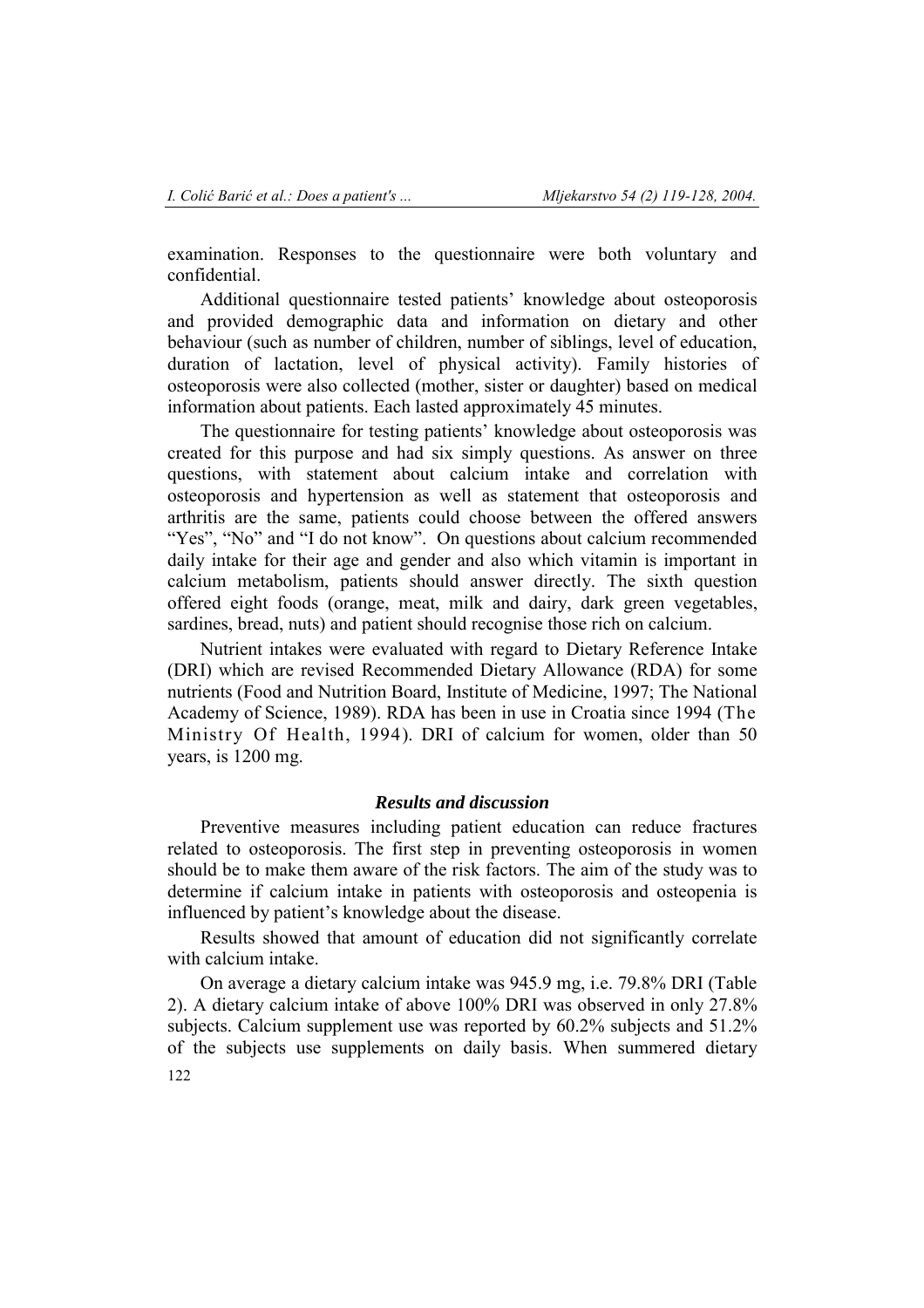calcium and calcium from supplements in only 47.4% subjects calcium intake was more than 100% DRI. Some authors even recommend intakes of 1500 mg/day in elderly women with osteoporosis and osteopenia; DRI for women older than 50 years is 1200 mg/day (Hoover et al., 1996; Berg and Cassells, 1992). Only 32.0% of the subjects had a total calcium intake above 1500 mg (Table 2).

## *Table 2: Daily calcium intake Tablica 2: Dnevni unos kalcija*

| Calcium intake            | Dietary calcium    | Calcium supplements         | Total calcium intake |  |
|---------------------------|--------------------|-----------------------------|----------------------|--|
| / Unos kalcija            | / Kalcij iz hrane  | Kalcij kao dodatak prehrani | /Ukupni unos kalcija |  |
| $mg(x \pm SD)$            | $945.9 \pm 544.63$ | $247.0 \pm 334.56$          | $1192.9 \pm 630.19$  |  |
| % DRI $(x \pm SD)$        | $79.8 \pm 45.87$   | $20.6 \pm 27.88$            | $100.9 \pm 53.43$    |  |
| % subjects / % ispitanika |                    |                             |                      |  |
| $\leq$ 1200 mg            | 20.6               |                             |                      |  |
| 1200-1500 mg              | 474                |                             |                      |  |
| $> 1500$ mg               | 32.0               |                             |                      |  |

*Table 3: Food recognised as good source of calcium Tablica 3: Namirnice prepoznate kao dobar izvor kalcija* 

| Parameters / Parametri                                                                                                                                                                                              | $\%$ subjects /<br>% ispitanika |
|---------------------------------------------------------------------------------------------------------------------------------------------------------------------------------------------------------------------|---------------------------------|
| "Milk and dairy products are good source of calcium" /<br>"Mlijeko i mliječni proizvodi su dobar izvor kalcija                                                                                                      | 95.9                            |
| "Dark green vegetables are good source of calcium" /<br>"Tamno zeleno povrće je dobar izvor kalcija"                                                                                                                | 37.1                            |
| "Sardines are good source of calcium" /<br>"Sardine su dobar izvor kalcija"                                                                                                                                         | 57.8                            |
| "Nuts are good source of calcium" /<br>"Orašasti plodovi su dobar izvor kalcija"                                                                                                                                    | 40.2                            |
| "Good sources of calcium include milk and dairy products, dark green<br>vegetables, sardines and nuts" / "Dobri izvori kalcija su mlijeko i<br>mliječni proizvodi, tamno zeleno povrće, sardine i orašasti plodovi" | 12.4                            |

It is very difficult to meet calcium needs without a source of milk in the diet and failure to meet calcium requirements in youth can impede the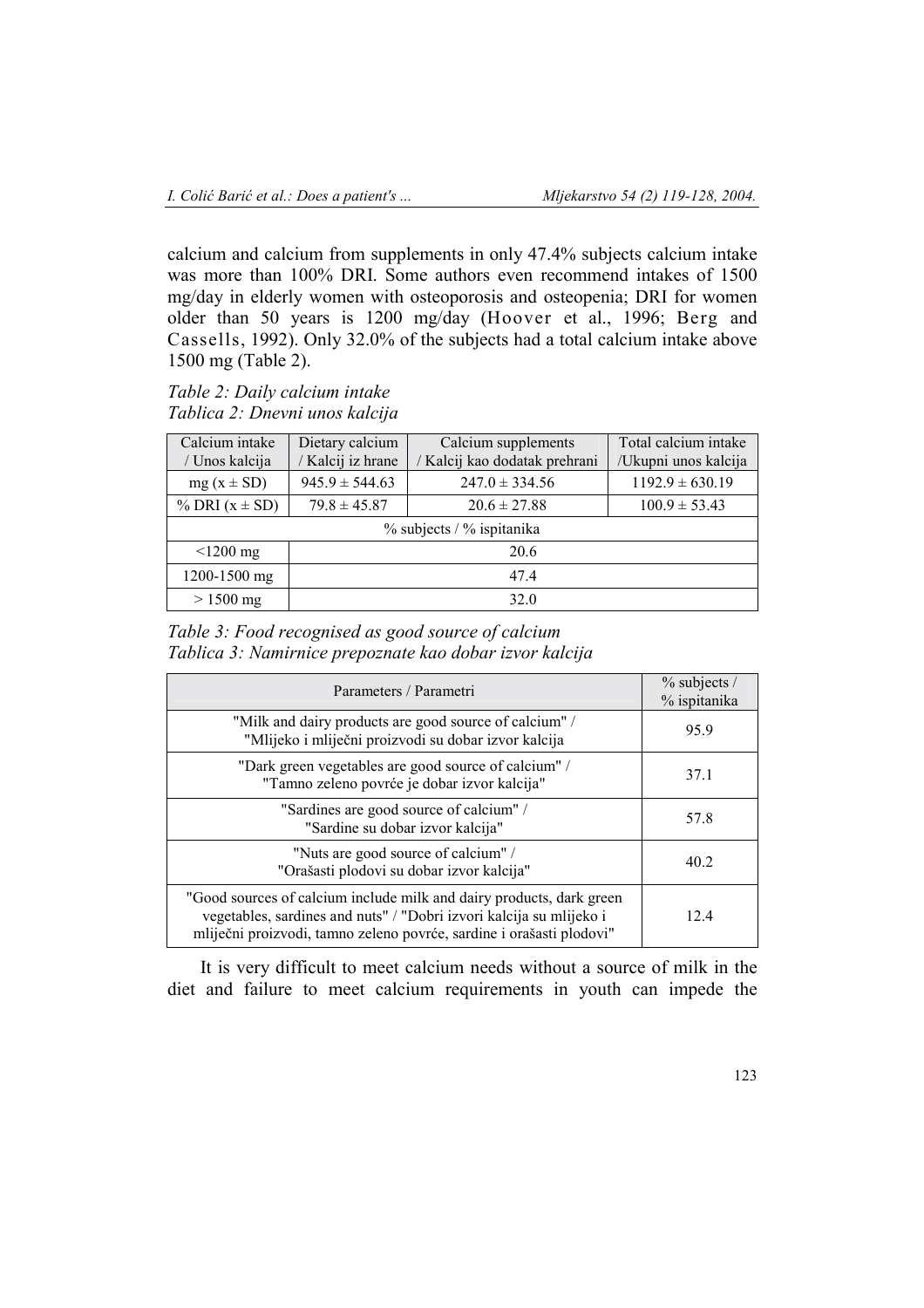achievement of maximal skeletal growth and bone mineralization, increasing the risk of developing osteoporosis later in life (Matkovic and Ilich, 1993). When asked in what period of life they consumed the highest quantity of milk and dairy products, the highest percent of subjects (27.8%) answered after the age of 50 years. In this case, although not significantly, the ages are negatively correlated with calcium intake. The period of time from diagnosis did not correlate with calcium intake.

Caffeine adversely affects calcium metabolism, decreasing absorption, but the effect is small and can be annulated by adding milk (Heaney, 2000 b). In this study 62.7 % subjects are regular coffee consumers, but most of them (89.0%) have coffee with milk (Table 1). Similar findings were reported in other studies (Kato et al., 2000).

Osteoporosis is a disease with a strong genetic component (Ralston, 2002). Osteoporosis cases in their families reported 23.1% subjects (Table 1). The number is probably larger since many cases go undiagnosed. No significant difference in calcium intake was observed when considered if osteoporosis was reported in family anamnesis.

On average, subjects that knew the recommended calcium intake had higher calcium intake (1369.6 mg) than those who did not (929.2 mg) and had significantly higher ( $p = 0.01$ ) supplemental calcium intake than those without this knowledge. Calcium as an important nutrient in prevention of osteoporosis considered 94.8 % of the subjects (Table 4). In a similar study 85.7% of women identified low calcium intake as a risk factor for developing osteoporosis (Saw, 2003).

Significant correlation ( $p < 0.01$ ) for calcium intake and the number of correct answers to questions about osteoporosis and on a food checklist on good calcium sources recognition was observed. In a similar study 36% of the respondents could correctly identify the calcium-rich foods among the choices (Ungan and Tumer, 2001). In this study 44.3% of the subjects correctly identified at least 3 of 4 good calcium sources among 9 listed foods and 95.9% of the subjects identified milk and dairy products as good calcium sources (Table 3).

When divided into subgroups according to knowledge about osteoporosis, the results showed higher daily calcium intakes in subjects who had more information about the disease, and also higher when compared with average calcium intake in all subjects (Tables 2 and 4).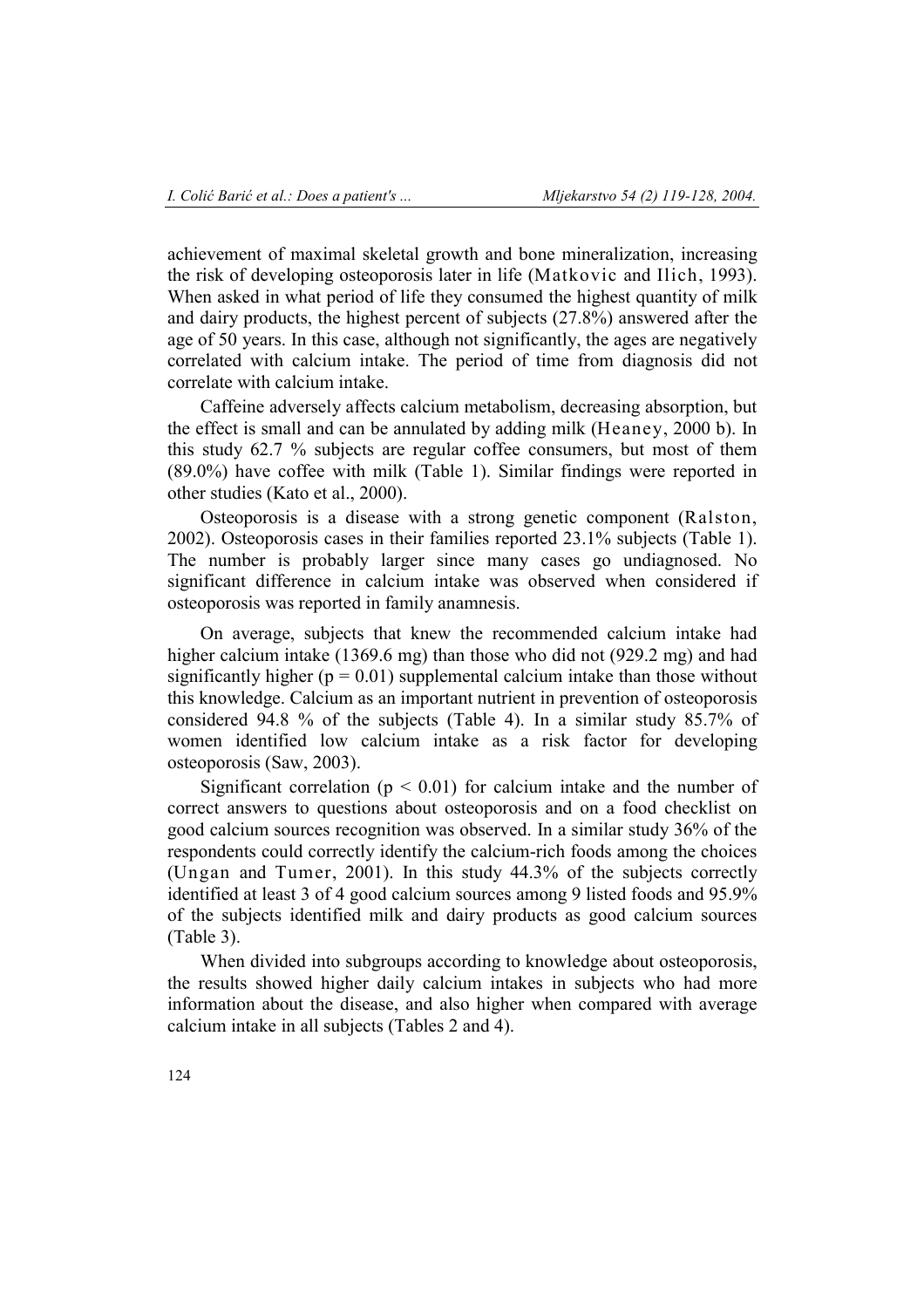# *Table 4: Daily calcium intake in subgroups of subjects divided according to knowledge about osteoporosis*

| Tablica 4: Dnevni unos kalcija u podskupinama ispitanika podijeljenih prema |  |  |
|-----------------------------------------------------------------------------|--|--|
| saznanjima o osteoporozi                                                    |  |  |

| Patients' statements<br>/ Izjava pacijenta                                                                                                                            | $\frac{0}{0}$<br>subjects<br>/ 9/0<br>ispitanika | Dietary<br>calcium<br>/ Dijetalni<br>kalcij | Calcium<br>supplements<br>/ Dodatni kalcij | Total calcium<br>intake /<br>Ukupni unos<br>kalcija |
|-----------------------------------------------------------------------------------------------------------------------------------------------------------------------|--------------------------------------------------|---------------------------------------------|--------------------------------------------|-----------------------------------------------------|
|                                                                                                                                                                       |                                                  | % D R I ( $x \pm S$ D)                      |                                            |                                                     |
| "Calcium is important in the<br>prevention of osteoporosis"<br>/ "Kalcije je važan u<br>prevenciji osteoporoze"                                                       | 94.8                                             | $80.4 \pm 45.51$                            | $21.5 \pm 28.34$                           | $101.9 \pm 52.05$                                   |
| "Calcium has a role in blood<br>pressure regulation"<br>/ "Kalcij ima ulogu u<br>regulaciji krvnog tlaka"                                                             | 18.6                                             | $94.5 \pm 41.64$                            | $11.7 \pm 23.67$                           | $106.2 \pm 42.71$                                   |
| "Vitamin D is important in<br>calcium metabolism"<br>/ "Vitamin D je važan u<br>metabolizmu kalcija"                                                                  | 57.7                                             | $81.5 \pm 43.61$                            | $22.9 \pm 27.88$                           | $104.4 \pm 47.88$                                   |
| "I do not know which vitamin<br>is important in calcium<br>metabolism" / "Ne znam koji<br>vitamin je značajan za<br>metabolizam kalcija"                              | 42.3                                             | $75.2 \pm 48.02$                            | $16.8 \pm 28.13$                           | $92.1 \pm 58.02$                                    |
| "Recommended daily calcium<br>intake for women older than<br>50 years is 1200 mg"<br>/ "Preporučeni dnevni unos<br>kalcija za žene iznad 50<br>godina iznosi 1200 mg" | 25.8                                             | $88.6 \pm 51.17$                            | $30.0 \pm 29.90$                           | $118.6 \pm 53.83$                                   |
| "I do not know recommended<br>daily calcium intake for<br>women older than 50 years"<br>/ "Ne znam preporučeni<br>dnevni unos kalcija za žene<br>iznad 50 godina"     | 74.2                                             | $75.4 \pm 43.07$                            | $17.0 \pm 26.71$                           | $92.4 \pm 50.64$                                    |
| "Osteoporosis and arthritis are<br>not the same disease"<br>/ "Osteoporoza i artritis nisu<br>ista bolest"                                                            | 66.0                                             | $82.8 \pm 46.44$                            | $22.4 \pm 28.54$                           | $105.2 \pm 48.96$                                   |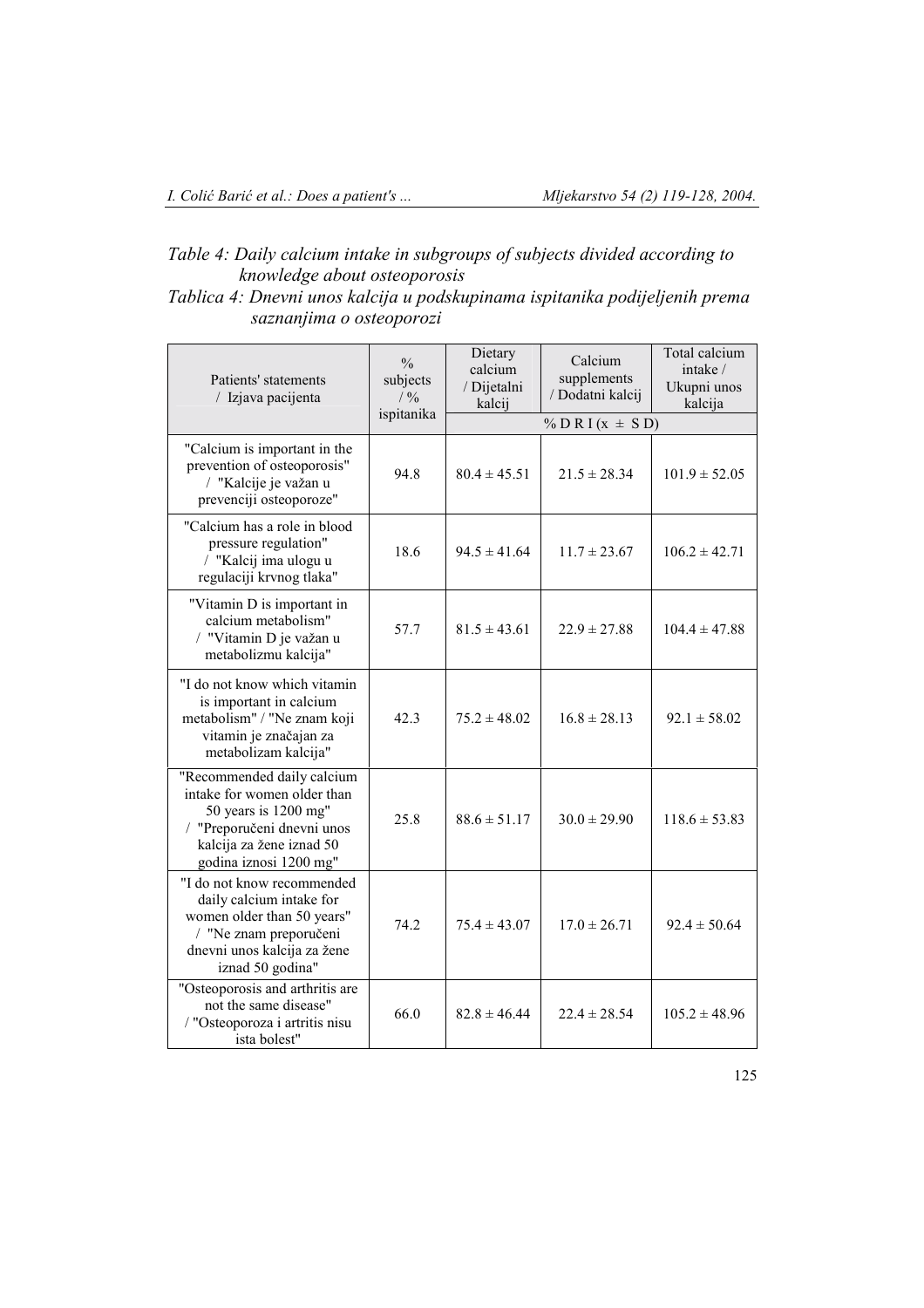## *Conclusion*

Years of education did not correlate with calcium intake. Subjects that knew the recommended calcium intake in average had higher diet calcium and supplemental calcium intake than those who did not know the recommended calcium intake. The period of time from diagnosis did not correlated with calcium intake. Significant correlation was observed for calcium intake and number of correct answers to questions about osteoporosis.

This study showed that a patient's knowledge about osteoporosis is important in achieving adequate calcium intake.

This paper was presented on  $9<sup>th</sup>$  European Nutrition Conference, Rome, Italy, October 1.- 4., 2003.

# *DA LI JE ZNANJE PACIJENTA O OSTEOPOROZI POVEZANO S UNOSOM KALCIJA?*

### *Sažetak*

*Cilj ovog istraživanja bio je utvrditi da li je unos kalcija u pacijenata s osteoporozom i osteopenijom povezan sa znanjem o bolesti. Prikazani su dosad prikupljeni rezultati istraživanja o prehrambenim i drugim navikama u žena niske mineralne gustoće kosti.* 

*Ispitanici su bile 197 žena prosječne dobi 62,9 godina. Upotrijebljen je posebno napravljen upitnik o učestalosti konzumiranja hrane i pića (FFQ), te dodatan upitnik za demografske podatke.* 

*Na pitanje u kojem periodu života su konzumirali najveće količine mlijeka i mliječnih proizvoda, najveći postotak ispitanika (27,8%) je odgovorio nakon 50. godine života, ali utvrđena je negativna, iako ne i statistički značajna korelacija između dobi i unosa kalcija. Godine obrazovanja nisu statistički značajno korelirale s unosom kalcija. Ispitanici koji su znali koja je preporuka za unos kalcija su imali veći prosječan unos (1369,6 mg vs. 929,2 mg) i imali su statistički značajno veći unos kalcija dodatcima prehrani nego oni koji nisu znali preporuku (p = 0,01). Nije utvrđena značajna razlika unosa kalcija s obzirom na to da li u obitelji ima ili je bilo oboljelih od osteoporoze. Period koji je protekao od dijagnoze osteoporoze nije koreliralo s unosom kalcija. Statistički značajna korelacija (p < 0,01) je utvrđena za unos kalcija i broj*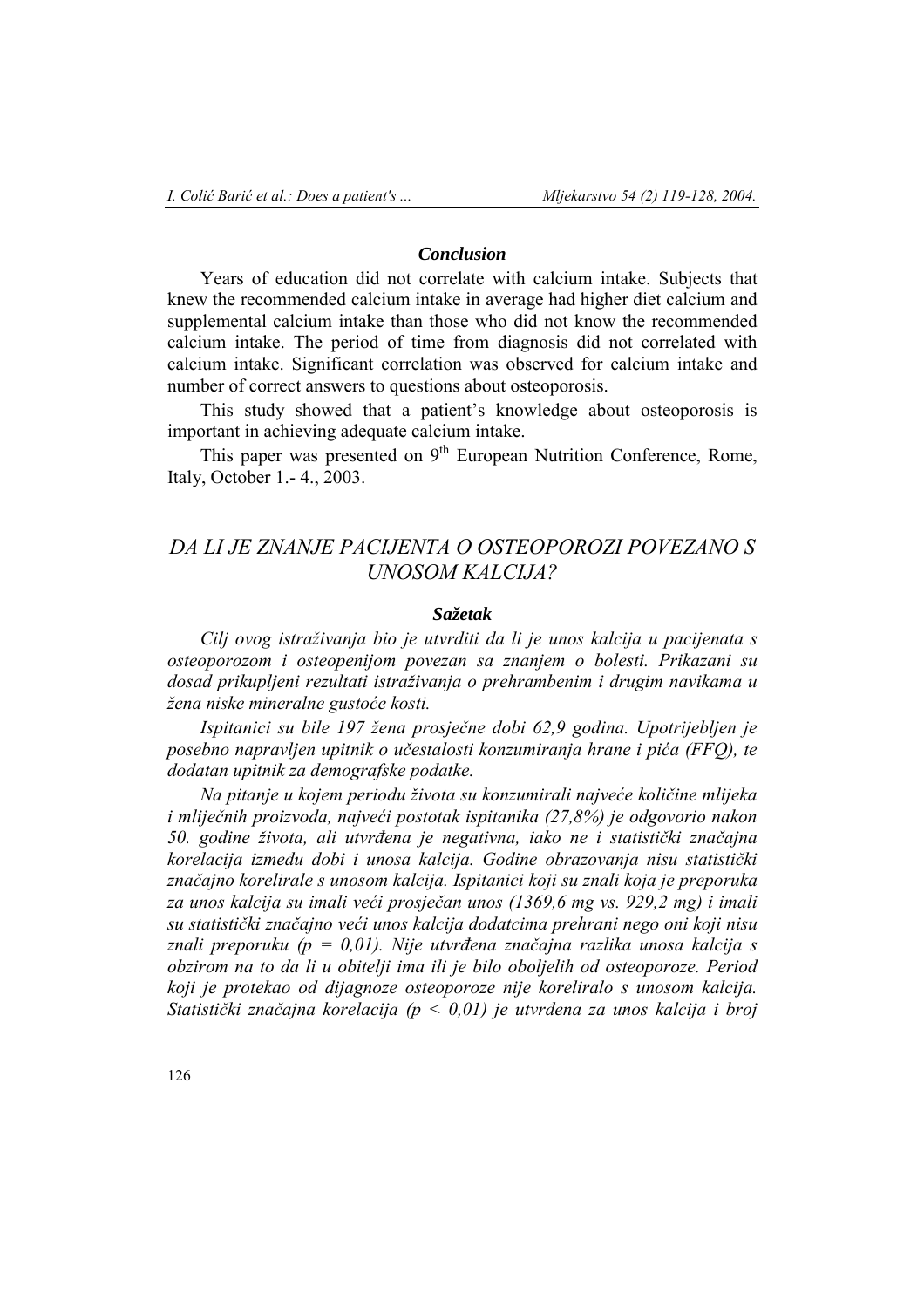*točnih odgovora na pitanja o osteoporozi i prepoznavanju dobrih izvora kalcija.* 

*Ovo istraživanje je pokazalo da je znanje o osteoporozi u oboljelih značajno u postizanju adekvatnog unosa.* 

*Ključne riječi: osteoporoza, upitnik o učestalosti konzumiranja hrane i pića (FFQ), kalcij, znanje o prehrani* 

### *References*

BERG, R. L., CASSELLS, J. S. (1992): The Second Fifty Years: Promoting health and preventing disability, National Academy Press, Washington DC, p. 76.

FOOD AND NUTRITION BOARD, INSTITUTE OF MEDICINE (1997): Dietary reference intakes for calcium, magnesium, phosphorus, vitamin D, and fluoride. Washington, DC: National Academy Press.

GILJEVIĆ, Z. (2003): Osteoporosis in Croatia (Osteoporoza u Hrvatskoj) mini symposium (mini simpozij): New Optimal Treatment for Patients with Osteoporosis. Brijuni, 29.03.2003.

HEANEY, R. P. (2000.a): Calcium, dairy products and osteoporosis, *J Am Coll Nutr*, 19, 83S-99S.

HEANEY, R. P. (2000 b): Nutrition-beyond calcium. National Institutes of Health, Bethesda, Maryland.

HESS, M. A. (1997): Portion Photos of Popular Foods, American Dietetic Association.

HOOVER, P. A., WEBBER, C. E., BEAUMONT, L. F., BLAKE, J. M. (1996): Postmenopausal bone mineral density: relationship to calcium intake, calcium absorption, residual estrogen, body composition, and physical activity, *Can J Physiol Pharmacol*, 74, 911- 917.

KAIĆ-RAK, A., ANTONIĆ, K. (1990): Tablice o sastavu namirnica i pića. Zavod za zaštitu zdravlja SR Hrvatske, Zagreb

KATO, I., TONIOLO, P., ZELENIUCH-JACQUOTTE, A., SHORE, R. E., et al. (2000.): Diet, smoking and postmenopausal bone fractures: a prospective study, *Int J Epidemiol*, 29, 85-92.

MACDONALD, I. (1991): Monitoring Dietary Intakes, Springer-Verlag, Berlin.

MATKOVIC, V., ILICH, J. Z. (1993): Calcium requirements for growth: are current recommendations adequate? *Nutr Rev*, 51, 171-180.

MICHAËLSSON, K., BERGSTRÖM, R., HOLMBERG, L., MALLMIN, H., WOLK, A., LJUNGHALL, S. (1997): A high dietary calcium intake is needed for a positive effect on bone density in Swedish postmenopausal women, *Osteoporos Int*, 7, 155-161.

NIH CONSENSUS DEVELOPMENT PANEL ON OPTIMAL CALCIUM INTAKES (1994): Optimal calcium intake. NIH Consensus Conference. *JAMA*, 272, 1942-1948.

NORDIN, B. E. C. (1997): Calcium and Osteoporosis, *Nutrition,* 13, 664-686.